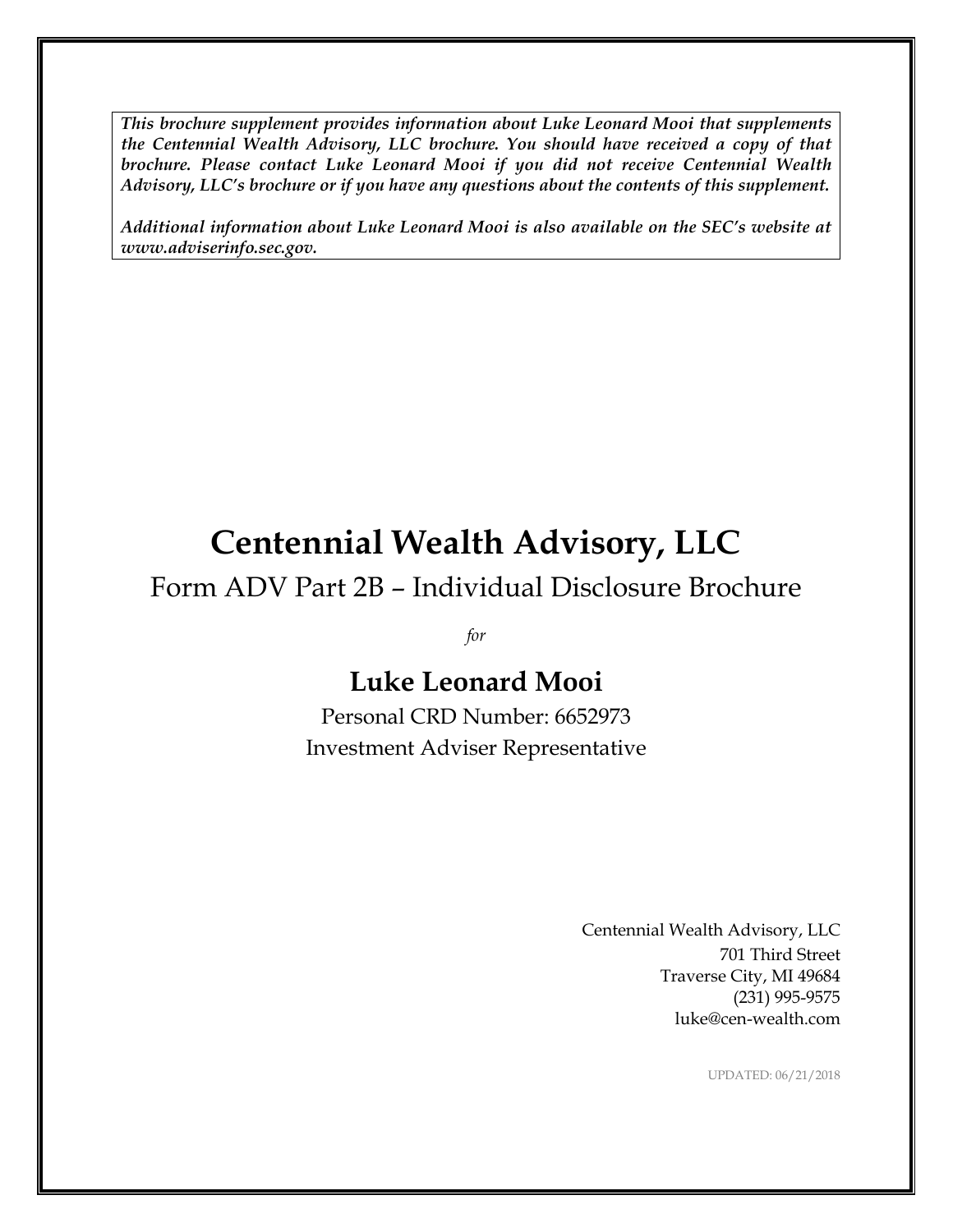# **Item 2: Educational Background and Business Experience**

| <b>Name:</b>                                                          | Luke Leonard Mooi   | <b>Born: 1990</b>                                                           |
|-----------------------------------------------------------------------|---------------------|-----------------------------------------------------------------------------|
| <b>Educational Background and Professional Designations:</b>          |                     |                                                                             |
| <b>Education:</b>                                                     |                     |                                                                             |
| <b>Bachelors of Science - Business - Ferris State University-2014</b> |                     |                                                                             |
| <b>Business Background:</b>                                           |                     |                                                                             |
|                                                                       | 05/2016 - Present   | <b>Investment Adviser Representative</b><br>Centennial Wealth Advisory, LLC |
|                                                                       | 04/2014 - Present   | <b>Retirement Service Specialist</b><br>Centennial Wealth Advisory          |
|                                                                       | $01/2018$ – Present | <b>Insurance Agent</b><br><b>CWA Financial</b>                              |
|                                                                       | $01/2014 - 04/2014$ | Assurance & Tax Intern<br>Rehmann Robson                                    |
|                                                                       | $08/2012 - 12/2013$ | Student<br><b>Ferris State University</b>                                   |
|                                                                       | $08/2010 - 07/2012$ | Student<br>University of MN - Twin Cities                                   |
|                                                                       | $09/2009 - 05/2010$ | Student<br><b>Bethel University</b>                                         |
|                                                                       | $05/2006 - 08/2009$ | Bagger/Stocker<br>Jack's Supervalu                                          |